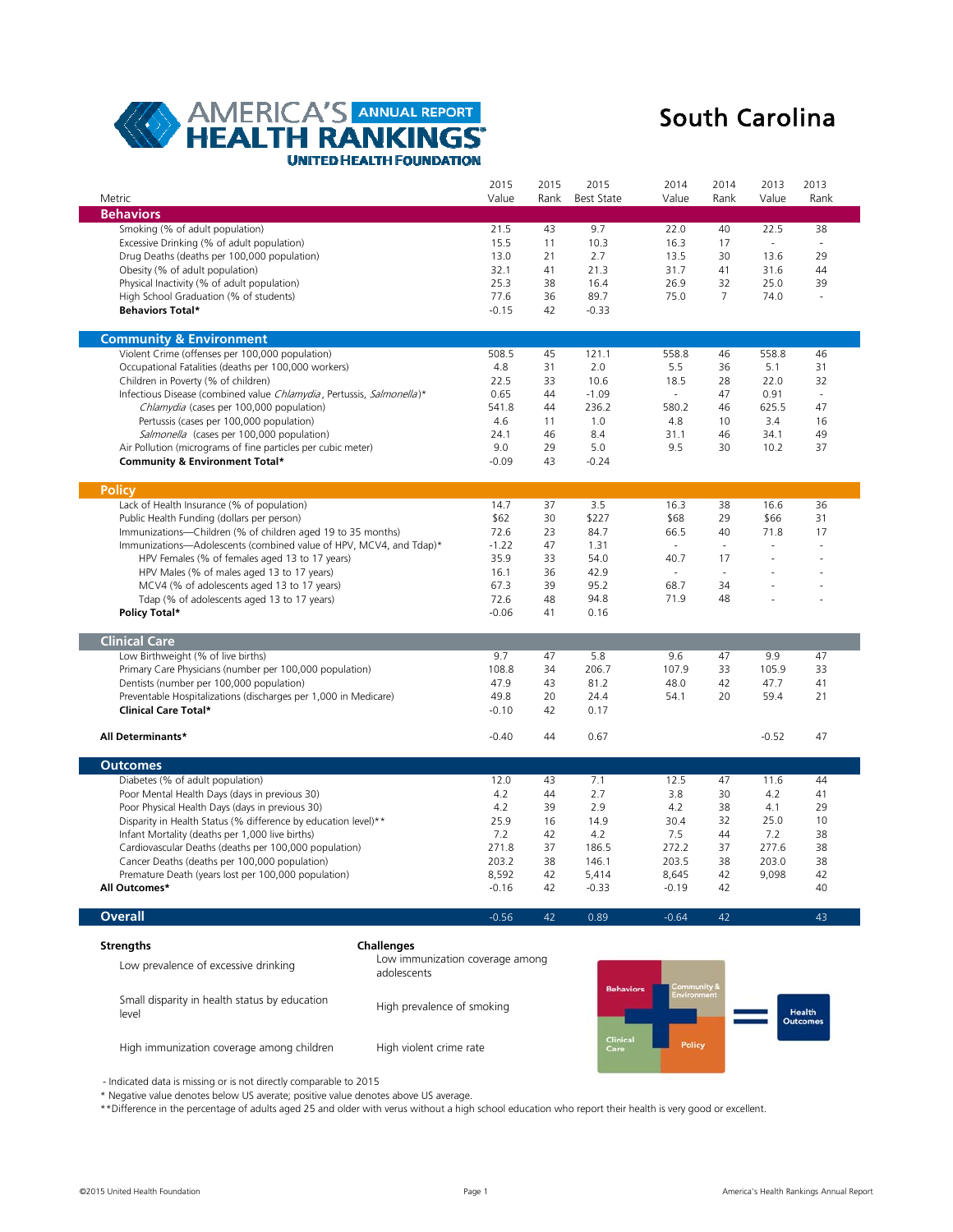# **Prevalence of Smoking**

|         |      | % of adult population |
|---------|------|-----------------------|
| Edition | SC   | US                    |
| 1990    | 27.1 | 29.5                  |
| 1991    | 27.8 | 25.2                  |
| 1992    | 27.8 | 25.2                  |
| 1993    | 24.9 | 22.7                  |
| 1994    | 22.8 | 23.0                  |
| 1995    | 23.5 | 22.2                  |
| 1996    | 23.8 | 22.7                  |
| 1997    | 24.5 | 23.5                  |
| 1998    | 23.4 | 23.2                  |
| 1999    | 24.7 | 22.9                  |
| 2000    | 23.6 | 22.8                  |
| 2001    | 24.9 | 23.2                  |
| 2002    | 26.0 | 23.2                  |
| 2003    | 26.6 | 23.2                  |
| 2004    | 25.5 | 22.0                  |
| 2005    | 24.3 | 20.9                  |
| 2006    | 22.5 | 20.6                  |
| 2007    | 22.3 | 20.1                  |
| 2008    | 21.9 | 19.8                  |
| 2009    | 20.0 | 18.4                  |
| 2010    | 20.4 | 17.9                  |
| 2011    | 21.0 | 17.3                  |
| 2012*   | 23.1 | 21.2                  |
| 2013*   | 22.5 | 19.6                  |
| 2014*   | 22.0 | 19.0                  |
| 2015*   | 21.5 | 18.1                  |

\* Not directly comparable to prior data because of change in methodology of BRFSS.





#### **Prevalence of Smoking (% of adult population)**

| Group                 | Value | 95% CI        | <b>Min</b> | Max  | Group                | Value | 95% CI        | <b>Min</b> | Max  |
|-----------------------|-------|---------------|------------|------|----------------------|-------|---------------|------------|------|
| Non-Hispanic White    | 20.9  | $19.5 - 22.3$ | 9.3        | 26.7 | Less Than \$25,000   | 32.8  | $30.3 - 35.3$ | 18.5       | 40.8 |
| Non-Hispanic Black    | 21.9  | $19.5 - 24.4$ | 13.0       | 35.1 | \$25,000 to \$49,999 | 24.0  | $21.3 - 26.7$ | 10.3       | 26.0 |
| Hispanic              | 20.6  | $13.8 - 27.3$ | 8.2        | 51.0 | \$50,000 to \$74,999 | 14.2  | $11.7 - 16.8$ | 9.7        | 24.0 |
|                       |       |               |            |      | \$75,000 or More     | 10.2  | $8.3 - 12.0$  | 5.0        | 16.4 |
| Less Than High School | 36.9  | $32.9 - 40.8$ | 17.0       | 44.1 |                      |       |               |            |      |
| High School Graduate  | 25.1  | $23.0 - 27.3$ | 15.3       | 31.2 | Aged 18 to 44 years  | 25.8  | $23.6 - 27.9$ | 10.6       | 33.3 |
| Some College          | 22.0  | $19.9 - 24.2$ | 8.5        | 25.7 | Aged 45 to 64 years  | 23.7  | $21.9 - 25.4$ | 10.4       | 27.7 |
| College               | 7.7   | $6.6 - 8.9$   | 2.5        | 13.5 | Aged $65 +$          | 8.7   | $7.6 - 9.8$   | 4.5        | 12.7 |
| Urban                 | 14.0  | $11.5 - 16.6$ | 6.0        | 24.2 | Male                 | 24.1  | $22.4 - 25.9$ | 11.2       | 27.8 |
| Suburban              | 16.1  | $13.2 - 18.9$ | 6.0        | 23.5 | Female               | 19.1  | $17.6 - 20.6$ | 8.2        | 25.6 |
| Rural                 | 17.3  | $14.6 - 20.0$ | 9.8        | 26.2 |                      |       |               |            |      |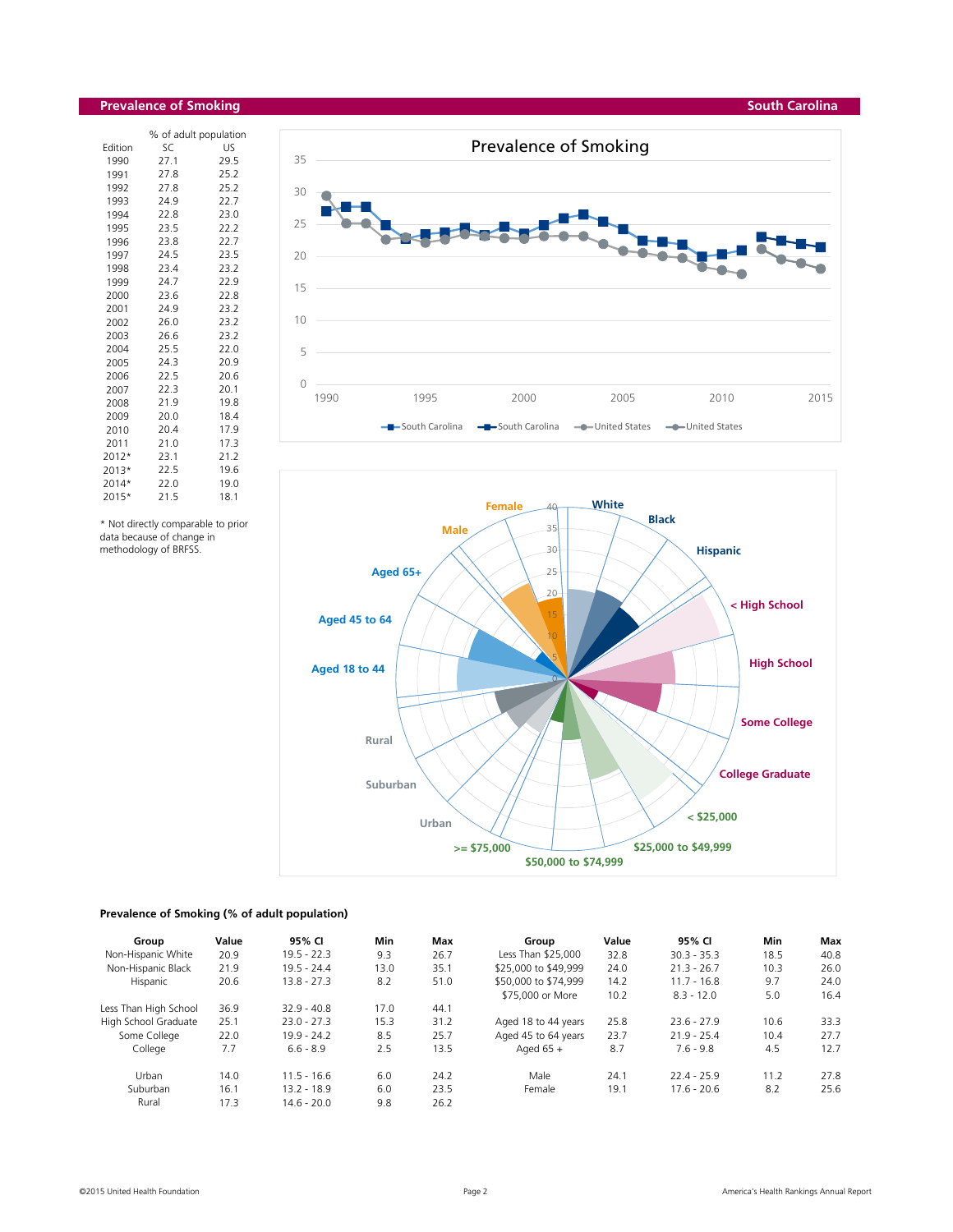#### **Prevalence of Obesity**

|         | % of adult population |      |
|---------|-----------------------|------|
| Edition | SC                    | US   |
| 1990    | 13.6                  | 11.6 |
| 1991    | 13.6                  | 11.6 |
| 1992    | 14.2                  | 12.6 |
| 1993    | 14.3                  | 12.6 |
| 1994    | 16.8                  | 13.7 |
| 1995    | 16.3                  | 14.4 |
| 1996    | 16.7                  | 15.9 |
| 1997    | 18.4                  | 16.8 |
| 1998    | 16.9                  | 16.5 |
| 1999    | 20.6                  | 18.3 |
| 2000    | 20.6                  | 19.6 |
| 2001    | 22.0                  | 20.0 |
| 2002    | 22.5                  | 20.9 |
| 2003    | 25.8                  | 21.9 |
| 2004    | 24.5                  | 22.9 |
| 2005    | 25.1                  | 23.2 |
| 2006    | 29.1                  | 24.4 |
| 2007    | 29.4                  | 25.1 |
| 2008    | 29.0                  | 26.3 |
| 2009    | 30.7                  | 26.7 |
| 2010    | 30.1                  | 26.9 |
| 2011    | 32.0                  | 27.5 |
| 2012*   | 30.8                  | 27.8 |
| 2013*   | 31.6                  | 27.6 |
| 2014*   | 31.7                  | 29.4 |
| 2015*   | 32.1                  | 29.6 |

\* Not directly comparable to prior data because of change in methodology of BRFSS.





# **Prevalence of Obesity (% of adult population)**

| Group                 | Value | 95% CI        | Min  | Max  | Group                | Value | 95% CI        | Min  | Max  |
|-----------------------|-------|---------------|------|------|----------------------|-------|---------------|------|------|
| Non-Hispanic White    | 28.8  | $27.3 - 30.2$ | 17.6 | 35.1 | Less Than \$25,000   | 38.8  | $36.4 - 41.3$ | 27.5 | 42.4 |
| Non-Hispanic Black    | 42.7  | $40.0 - 45.4$ | 29.4 | 46.5 | \$25,000 to \$49,999 | 34.1  | $31.5 - 36.8$ | 23.3 | 40.1 |
| Hispanic              | 32.5  | $24.7 - 40.3$ | 18.5 | 40.8 | \$50,000 to \$74,999 | 33.0  | $29.5 - 36.4$ | 21.8 | 39.7 |
|                       |       |               |      |      | \$75,000 or More     | 30.7  | $28.0 - 33.4$ | 19.5 | 35.7 |
| Less Than High School | 37.8  | $34.0 - 41.6$ | 23.1 | 43.9 |                      |       |               |      |      |
| High School Graduate  | 36.1  | $33.9 - 38.4$ | 26.3 | 40.1 | Aged 18 to 44 years  | 29.6  | $27.4 - 31.8$ | 18.3 | 35.9 |
| Some College          | 35.3  | $32.9 - 37.7$ | 24.3 | 41.1 | Aged 45 to 64 years  | 38.4  | $36.5 - 40.3$ | 25.1 | 41.7 |
| College               | 26.6  | $24.6 - 28.6$ | 16.5 | 31.8 | Aged $65 +$          | 27.1  | $25.3 - 28.9$ | 14.1 | 33.4 |
| Urban                 | 32.2  | $28.9 - 35.6$ | 18.6 | 36.9 | Male                 | 31.7  | $29.9 - 33.6$ | 21.9 | 35.8 |
| Suburban              | 33.2  | $30.2 - 36.3$ | 22.7 | 47.6 | Female               | 32.4  | $30.8 - 34.1$ | 20.7 | 37.9 |
| Rural                 | 35.8  | $32.8 - 38.8$ | 19.8 | 39.4 |                      |       |               |      |      |

#### **South Carolina**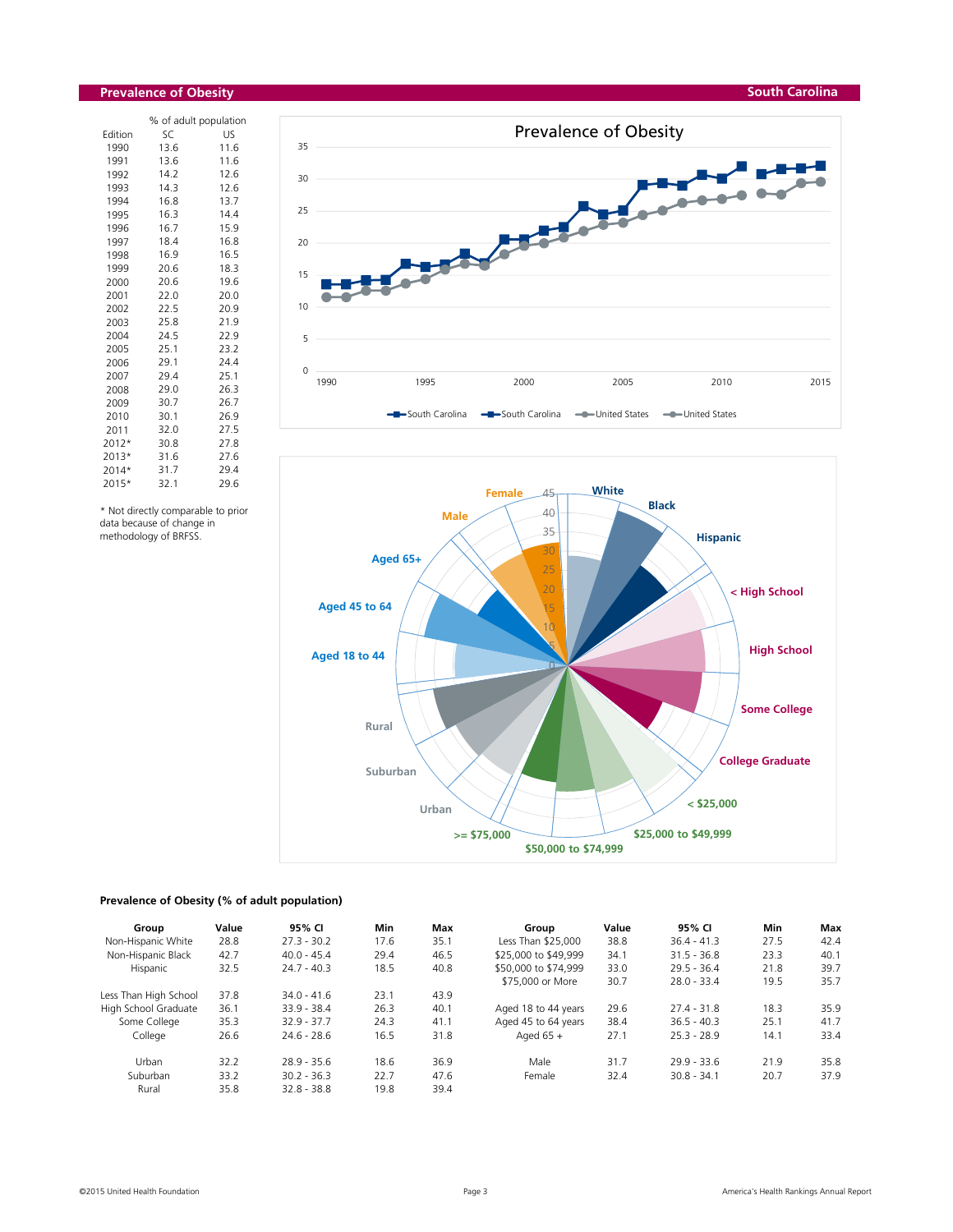# **Prevalence of Binge Drinking**

| % of adult population |      |
|-----------------------|------|
| SC                    | US   |
| --                    |      |
| --                    |      |
| --                    |      |
|                       |      |
| --                    |      |
|                       |      |
|                       |      |
|                       |      |
| 9.5                   | 14.3 |
| 9.5                   | 14.3 |
| 11.5                  | 14.7 |
| 11.5                  | 14.7 |
| 12.3                  | 14.9 |
| 12.4                  | 15.6 |
| 13.6                  | 16.4 |
| 13.9                  | 15.8 |
| 13.1                  | 14.8 |
| 13.1                  | 14.9 |
| 13.7                  | 15.6 |
| 13.1                  | 15.7 |
| 12.5                  | 15.7 |
| 12.5                  | 15.5 |
| 15.4                  | 18.3 |
| 15.4                  | 16.9 |
| 14.9                  | 16.8 |
| 14.1                  | 16.0 |
|                       |      |

† Edition used revised definition of binge drinking.

\* Not directly comparable to prior data because of change in methodology of BRFSS.





Note: 2015 Edition uses Excessive Drinking in calculating overall rank. Binge Drinking is displayed here because more years of data are available.



#### **Prevalence of Binge Drinking (% of adult population)**

| Group                 | Value | 95% CI        | Min  | Max  | Group                | Value | 95% CI        | Min  | Max  |
|-----------------------|-------|---------------|------|------|----------------------|-------|---------------|------|------|
| Non-Hispanic White    | 14.8  | $13.6 - 16.0$ | 9.4  | 23.3 | Less Than \$25,000   | 11.8  | $10.0 - 13.5$ | 6.3  | 19.0 |
| Non-Hispanic Black    | 11.8  | $10.0 - 13.7$ | 6.7  | 22.1 | \$25,000 to \$49,999 | 14.6  | $12.4 - 16.7$ | 7.9  | 22.0 |
| Hispanic              | 15.7  | $10.1 - 21.3$ | 11.5 | 38.8 | \$50,000 to \$74,999 | 15.7  | $13.0 - 18.5$ | 8.8  | 26.3 |
|                       |       |               |      |      | \$75,000 or More     | 16.0  | $13.9 - 18.0$ | 10.2 | 26.1 |
| Less Than High School | 13.3  | $10.2 - 16.3$ | 7.3  | 21.4 |                      |       |               |      |      |
| High School Graduate  | 11.8  | $10.2 - 13.4$ | 7.1  | 23.5 | Aged 18 to 44 years  | 20.6  | $18.7 - 22.5$ | 14.7 | 35.0 |
| Some College          | 12.4  | $10.7 - 14.1$ | 8.5  | 24.8 | Aged 45 to 64 years  | 12.0  | $10.7 - 13.3$ | 8.1  | 20.6 |
| College               | 15.9  | $14.2 - 17.7$ | 6.7  | 20.3 | Aged $65 +$          | 3.3   | $2.7 - 4.0$   | 1.9  | 9.0  |
| Urban                 | 10.5  | $8.3 - 12.8$  | 6.2  | 20.0 | Male                 | 19.7  | $18.0 - 21.4$ | 14.5 | 29.9 |
| Suburban              | 9.3   | $7.3 - 11.2$  | 5.1  | 17.8 | Female               | 9.0   | $8.0 - 10.0$  | 5.0  | 17.8 |
| Rural                 | 8.2   | $6.4 - 10.0$  | 5.1  | 18.8 |                      |       |               |      |      |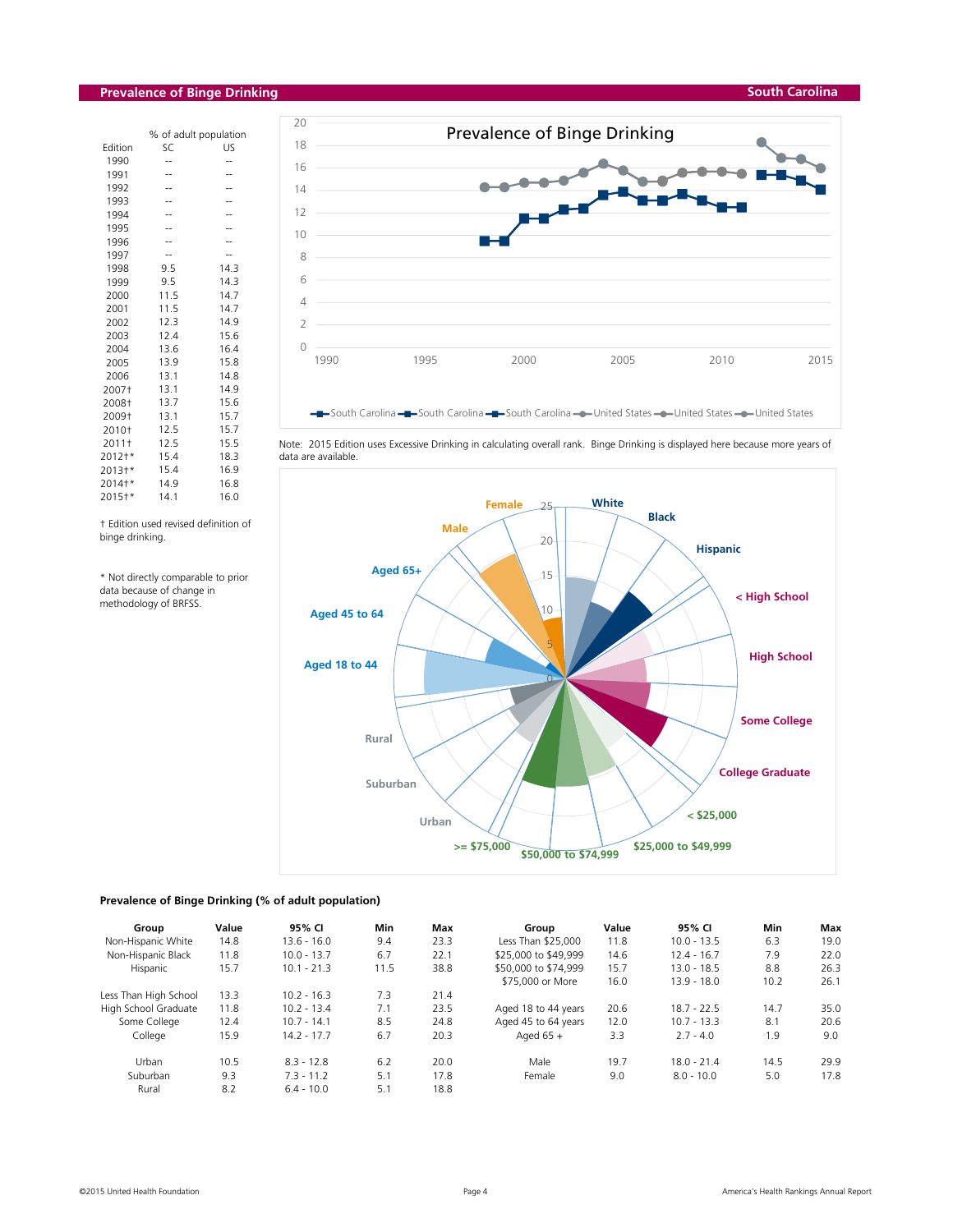# **Prevalence of Physical Inactivity**

|         |      | % of adult population |
|---------|------|-----------------------|
| Edition | SC   | US                    |
| 1990    |      |                       |
| 1991    |      |                       |
| 1992    |      |                       |
| 1993    |      |                       |
| 1994    |      |                       |
| 1995    |      |                       |
| 1996    |      |                       |
| 1997    | 29.7 | 27.8                  |
| 1998    | 29.7 | 27.8                  |
| 1999    | 33.7 | 27.7                  |
| 2000    | 33.7 | 27.7                  |
| 2001    | 28.1 | 26.7                  |
| 2002    | 26.4 | 25.4                  |
| 2003    | 24.6 | 24.1                  |
| 2004    | 23.3 | 22.7                  |
| 2005    | 23.8 | 22.5                  |
| 2006    | 26.3 | 23.8                  |
| 2007    | 24.3 | 22.6                  |
| 2008    | 24.8 | 22.6                  |
| 2009    | 27.2 | 24.6                  |
| 2010    | 26.2 | 23.8                  |
| 2011    | 27.8 | 23.9                  |
| 2012*   | 27.2 | 26.2                  |
| 2013*   | 25.0 | 22.9                  |
| 2014*   | 26.9 | 25.3                  |
| 2015*   | 25.3 | 22.6                  |

\* Not directly comparable to prior data because of change in methodology of BRFSS.

![](_page_4_Figure_3.jpeg)

![](_page_4_Figure_4.jpeg)

# **Prevalence of Physical Inactivity (% of adult population)**

| Group                 | Value | 95% CI        | Min  | Max  | Group                | Value | 95% CI        | Min  | Max  |
|-----------------------|-------|---------------|------|------|----------------------|-------|---------------|------|------|
| Non-Hispanic White    | 23.0  | $21.7 - 24.3$ | 13.2 | 30.1 | Less Than \$25,000   | 38.5  | $36.1 - 40.9$ | 26.5 | 45.0 |
| Non-Hispanic Black    | 29.4  | $27.0 - 31.8$ | 6.8  | 39.8 | \$25,000 to \$49,999 | 25.1  | $22.7 - 27.6$ | 19.9 | 33.4 |
| Hispanic              | 33.9  | $26.7 - 41.2$ | 7.3  | 37.2 | \$50,000 to \$74,999 | 19.4  | $16.6 - 22.3$ | 12.9 | 27.6 |
|                       |       |               |      |      | \$75,000 or More     | 12.0  | $10.2 - 13.8$ | 7.0  | 17.8 |
| Less Than High School | 46.9  | $43.0 - 50.7$ | 25.9 | 52.4 |                      |       |               |      |      |
| High School Graduate  | 31.8  | $29.7 - 34.0$ | 22.7 | 39.1 | Aged 18 to 44 years  | 20.0  | $18.2 - 21.9$ | 12.0 | 26.6 |
| Some College          | 22.1  | $20.1 - 24.1$ | 15.7 | 28.7 | Aged 45 to 64 years  | 29.7  | $27.9 - 31.5$ | 15.8 | 36.1 |
| College               | 11.2  | $9.9 - 12.5$  | 7.5  | 17.3 | Aged $65 +$          | 29.8  | $28.1 - 31.6$ | 22.7 | 41.2 |
| Urban                 | 23.8  | $21.0 - 26.6$ | 15.8 | 31.6 | Male                 | 22.6  | $21.0 - 24.2$ | 14.8 | 28.9 |
| Suburban              | 26.8  | $24.0 - 29.7$ | 14.7 | 33.9 | Female               | 27.9  | $26.3 - 29.4$ | 17.2 | 36.1 |
| Rural                 | 30.7  | $27.9 - 33.5$ | 19.1 | 38.6 |                      |       |               |      |      |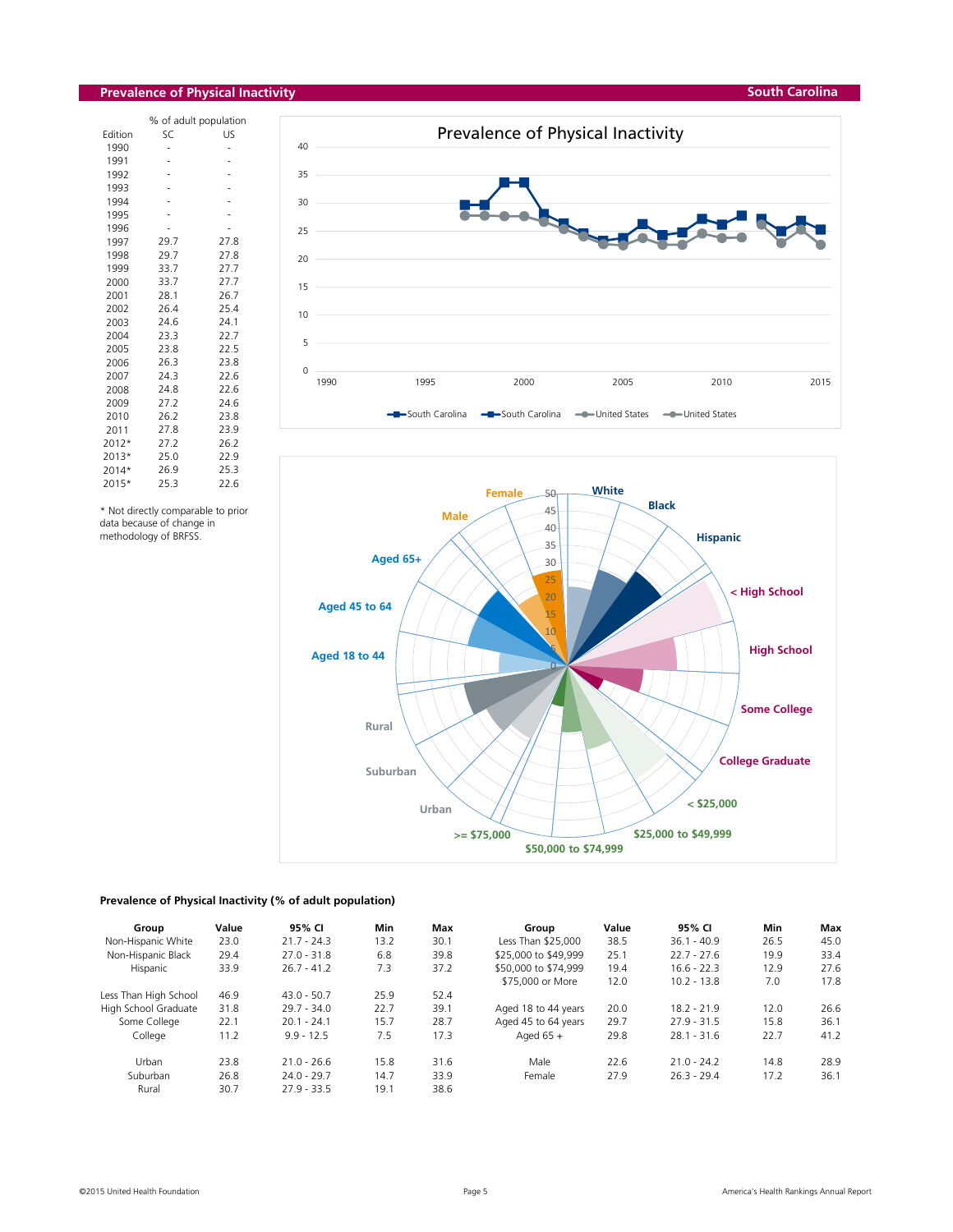#### **South Carolina**

![](_page_5_Figure_1.jpeg)

|         | Deaths per 100,000 |      |
|---------|--------------------|------|
| Edition | SC                 | US   |
| 2011    | 13.8               | 12.9 |
| 2012    | 14.0               | 13.0 |
| 2013    | 13.6               | 12.2 |
| 2014    | 13.5               | 13.0 |
| 2015    | 13.0               | 13.5 |

![](_page_5_Figure_3.jpeg)

![](_page_5_Figure_4.jpeg)

# **Drug Deaths (deaths per 100,000 population)**

| Group    | Value | 85% CI        | <b>Best</b> | Worse |
|----------|-------|---------------|-------------|-------|
| White    | 16.7  | $15.9 - 17.5$ | 2.6         | 33.0  |
| Black    | 4.7   | $4.0 - 5.4$   | 2.7         | 27.2  |
| Hispanic | 3.8   | $2.1 - 6.3$   | 14          | 26.2  |
| Male     | 14.4  | $13.5 - 15.3$ | 3.5         | 40.2  |
| Female   | 115   | $10.7 - 12.3$ | 6.4         | 24.4  |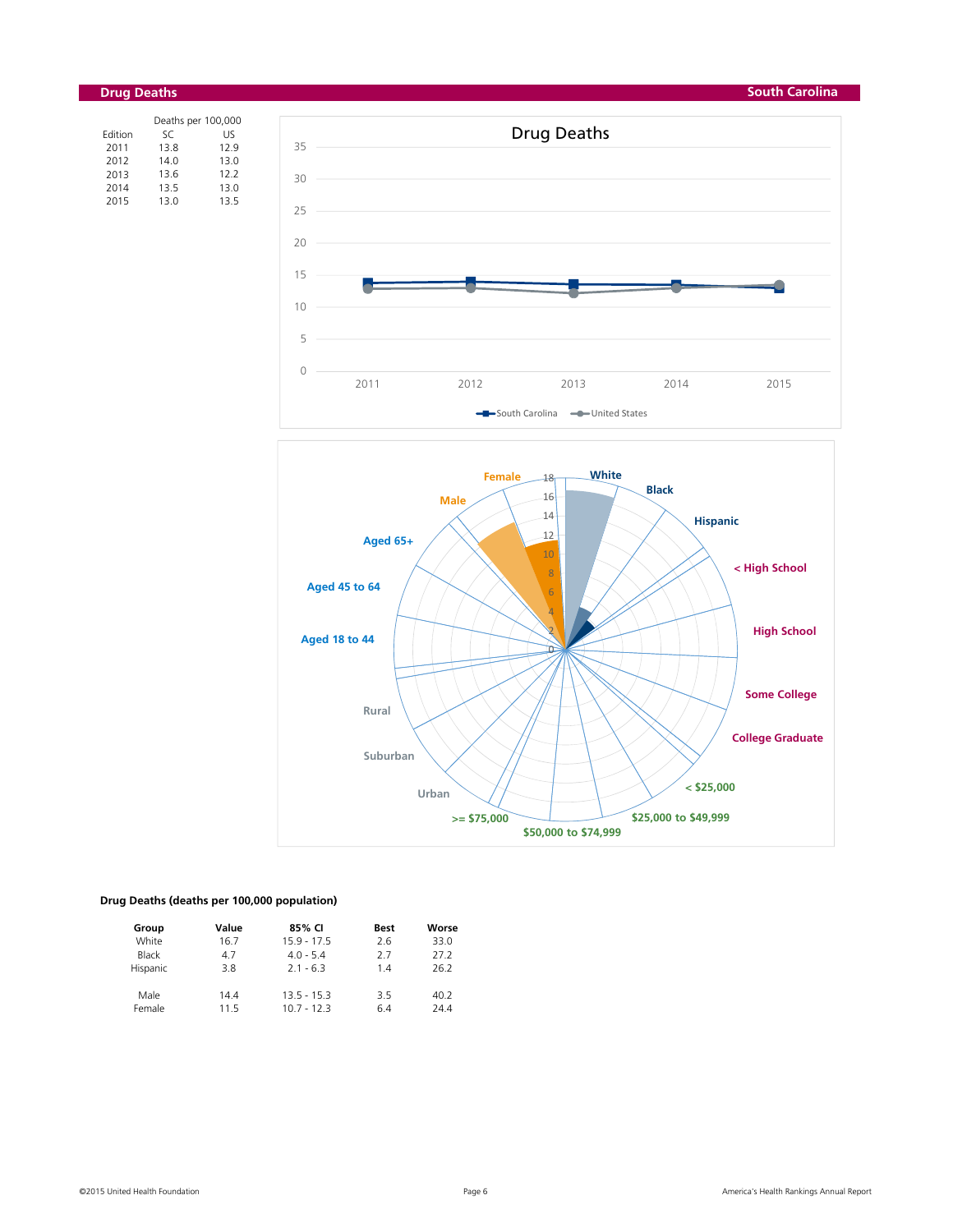#### **Immunizations**

|         |      | % aged 19 to 35 months |
|---------|------|------------------------|
| Edition | SC   | US                     |
| 1996    | 72.2 | 55.1                   |
| 1997    | 83.0 | 67.7                   |
| 1998    | 74.4 | 68.5                   |
| 1999    | 72.2 | 55.1                   |
| 2000    | 78.0 | 73.2                   |
| 2001    | 78.5 | 72.8                   |
| 2002    | 78.7 | 73.7                   |
| 2003    | 78.8 | 74.8                   |
| 2004    | 84.3 | 79.4                   |
| 2005    | 79.8 | 80.9                   |
| 2006    | 78.5 | 80.8                   |
| 2007    | 83.2 | 80.6                   |
| 2008    | 81.1 | 80.1                   |
| 2009    | 78.8 | 78.2                   |
| 2010*   |      |                        |
| 2011*   |      |                        |
| 2012    | 65.1 | 68.5                   |
| 2013    | 71.8 | 68.4                   |
| 2014    | 66.5 | 70.4                   |
| 2015    | 72.6 | 71.6                   |

![](_page_6_Figure_2.jpeg)

\* comparable data not available for

this period of time.

#### **Adolescent Immunizations**

| HPV - Adolescent Females (% females aged 13 to 17 years) |           |               |             |       |
|----------------------------------------------------------|-----------|---------------|-------------|-------|
|                                                          | Value     | 85% CI        | <b>Best</b> | Worse |
| Overall                                                  | 35.9      | $26.8 - 45.0$ | 20.1        | 54.0  |
| White Non-Hispanic                                       | 41.7      | $29.4 - 54.0$ | 19.4        | 63.0  |
| Black Non-Hispanic                                       | 30.1      | $14.7 - 45.5$ | 28.8        | 60.5  |
| Hispanic                                                 | <b>NA</b> | <b>NA</b>     | 34.3        | 57.5  |
| <b>Below Poverty</b>                                     | 34.2      | $16.8 - 51.6$ | 29.3        | 61.7  |
| Above Poverty                                            | 34.6      | $23.8 - 45.4$ | 17.8        | 56.5  |
| HPV - Adolescent Males (% males aged 13 to 17 years)     |           |               |             |       |
|                                                          | Value     | 85% CI        | <b>Best</b> | Worse |
| Overall                                                  | 16.1      | $9.3 - 22.9$  | 9.0         | 42.9  |
| White Non-Hispanic                                       | 14.0      | $5.8 - 22.2$  | 11.8        | 47.4  |
| <b>Black Non-Hispanic</b>                                | NA.       | <b>NA</b>     | 20.4        | 45.8  |
| Hispanic                                                 | <b>NA</b> | <b>NA</b>     | 17.5        | 42.4  |
| <b>Below Poverty</b>                                     | <b>NA</b> | <b>NA</b>     | 8.1         | 43.5  |
| Above Poverty                                            | 14.0      | $6.6 - 21.4$  | 8.1         | 46.6  |
| MCV4 (% aged 13 to 17 years)                             |           |               |             |       |
|                                                          | Value     | 85% CI        | <b>Best</b> | Worse |
| Overall                                                  | 67.3      | $61.0 - 73.6$ | 46.0        | 95.2  |
| White Non-Hispanic                                       | 65.9      | $57.6 - 74.2$ | 40.8        | 97.3  |
| Black Non-Hispanic                                       | 72.4      | $61.3 - 83.5$ | 51.1        | 94.1  |
| Hispanic                                                 | <b>NA</b> | <b>NA</b>     | 55.8        | 97.6  |
| <b>Below Poverty</b>                                     | 63.7      | $50.4 - 77.0$ | 51.2        | 97.1  |
| Above Poverty                                            | 68.5      | $61.1 - 75.9$ | 42.3        | 95.6  |
| Tdap (% aged 13 to 17 years)                             |           |               |             |       |
|                                                          | Value     | 85% CI        | <b>Best</b> | Worse |
| Overall                                                  | 72.6      | $66.4 - 78.8$ | 70.8        | 94.8  |
| White Non-Hispanic                                       | 69.5      | $61.3 - 77.7$ | 64.9        | 96.0  |
| <b>Black Non-Hispanic</b>                                | 75.4      | $64.3 - 86.5$ | 73.8        | 95.7  |
| Hispanic                                                 | <b>NA</b> | <b>NA</b>     | 68.9        | 99.0  |
| <b>Below Poverty</b>                                     | 73.4      | $60.8 - 86.0$ | 61.7        | 98.4  |
| Above Poverty                                            | 71.5      | $64.1 - 78.9$ | 68.0        | 94.8  |

![](_page_6_Figure_7.jpeg)

![](_page_6_Figure_8.jpeg)

![](_page_6_Figure_9.jpeg)

![](_page_6_Figure_10.jpeg)

NA = Not Available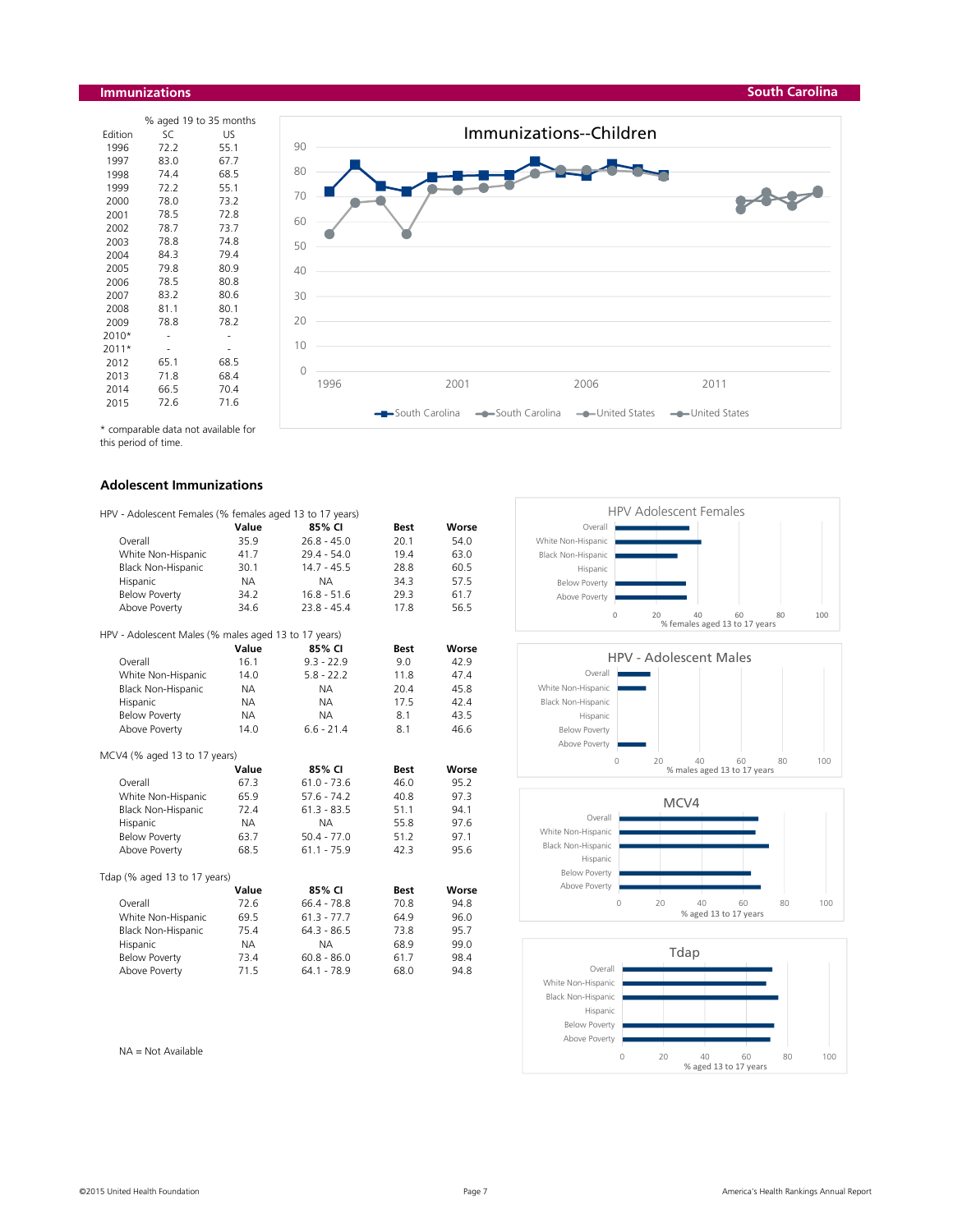#### **Diabetes**

|         | % of adult population |      |  |  |  |  |
|---------|-----------------------|------|--|--|--|--|
| Edition | SC                    | US   |  |  |  |  |
| 1990    | $\overline{a}$        | -    |  |  |  |  |
| 1991    |                       |      |  |  |  |  |
| 1992    |                       |      |  |  |  |  |
| 1993    |                       |      |  |  |  |  |
| 1994    |                       |      |  |  |  |  |
| 1995    |                       |      |  |  |  |  |
| 1996    | 5.0                   | 4.4  |  |  |  |  |
| 1997    | 5.4                   | 4.5  |  |  |  |  |
| 1998    | 4.9                   | 4.8  |  |  |  |  |
| 1999    | 5.7                   | 5.4  |  |  |  |  |
| 2000    | 6.4                   | 5.6  |  |  |  |  |
| 2001    | 7.1                   | 6.1  |  |  |  |  |
| 2002    | 8.1                   | 6.5  |  |  |  |  |
| 2003    | 8.4                   | 6.5  |  |  |  |  |
| 2004    | 9.3                   | 7.1  |  |  |  |  |
| 2005    | 8.3                   | 7.0  |  |  |  |  |
| 2006    | 10.3                  | 7.3  |  |  |  |  |
| 2007    | 9.6                   | 7.5  |  |  |  |  |
| 2008    | 9.6                   | 8.0  |  |  |  |  |
| 2009    | 10.1                  | 8.2  |  |  |  |  |
| 2010    | 10.3                  | 8.3  |  |  |  |  |
| 2011    | 10.7                  | 8.7  |  |  |  |  |
| 2012*   | 12.1                  | 9.5  |  |  |  |  |
| 2013*   | 11.6                  | 9.7  |  |  |  |  |
| 2014*   | 12.5                  | 9.6  |  |  |  |  |
| 2015*   | 12.0                  | 10.0 |  |  |  |  |
|         |                       |      |  |  |  |  |

\* Not directly comparable to prior data because of change in methodology of BRFSS.

![](_page_7_Figure_3.jpeg)

![](_page_7_Figure_4.jpeg)

![](_page_7_Figure_5.jpeg)

# **Prevalence of Diabetes (% of adult population)**

| Group                 | Value | 95% CI        | Min | Max  | Group                | Value | 95% CI        | Min  | Max  |
|-----------------------|-------|---------------|-----|------|----------------------|-------|---------------|------|------|
| Non-Hispanic White    | 11.1  | $10.2 - 11.9$ | 4.4 | 13.9 | Less Than \$25,000   | 19.0  | $17.3 - 20.8$ | 12.7 | 20.7 |
| Non-Hispanic Black    | 15.5  | $13.9 - 17.0$ | 7.2 | 19.2 | \$25,000 to \$49,999 | 12.8  | $11.3 - 14.4$ | 8.1  | 16.4 |
| Hispanic              | 5.9   | $3.0 - 8.7$   | .9  | 13.6 | \$50,000 to \$74,999 | 10.9  | $8.9 - 12.9$  | 6.7  | 13.4 |
|                       |       |               |     |      | \$75,000 or More     | 7.2   | $5.9 - 8.5$   | 4.2  | 8.9  |
| Less Than High School | 17.8  | $15.2 - 20.3$ | 9.6 | 25.0 |                      |       |               |      |      |
| High School Graduate  | 15.9  | $14.3 - 17.4$ | 8.6 | 16.7 | Aged 18 to 44 years  | 3.6   | $2.8 - 4.3$   | 1.8  | 4.8  |
| Some College          | 13.1  | $11.6 - 14.5$ | 8.2 | 15.2 | Aged 45 to 64 years  | 16.1  | $14.8 - 17.5$ | 8.3  | 18.1 |
| College               | 8.5   | $7.5 - 9.5$   | 5.1 | 10.9 | Aged $65 +$          | 23.8  | $22.1 - 25.5$ | 16.5 | 26.7 |
| Urban                 | 13.8  | $11.8 - 15.8$ | 8.5 | 19.9 | Male                 | 12.1  | $11.0 - 13.2$ | 6.3  | 14.1 |
| Suburban              | 15.1  | $13.1 - 17.1$ | 6.3 | 18.7 | Female               | 11.9  | $11.0 - 12.8$ | 6.7  | 14.1 |
| Rural                 | 16.6  | $14.7 - 18.5$ | 8.6 | 19.4 |                      |       |               |      |      |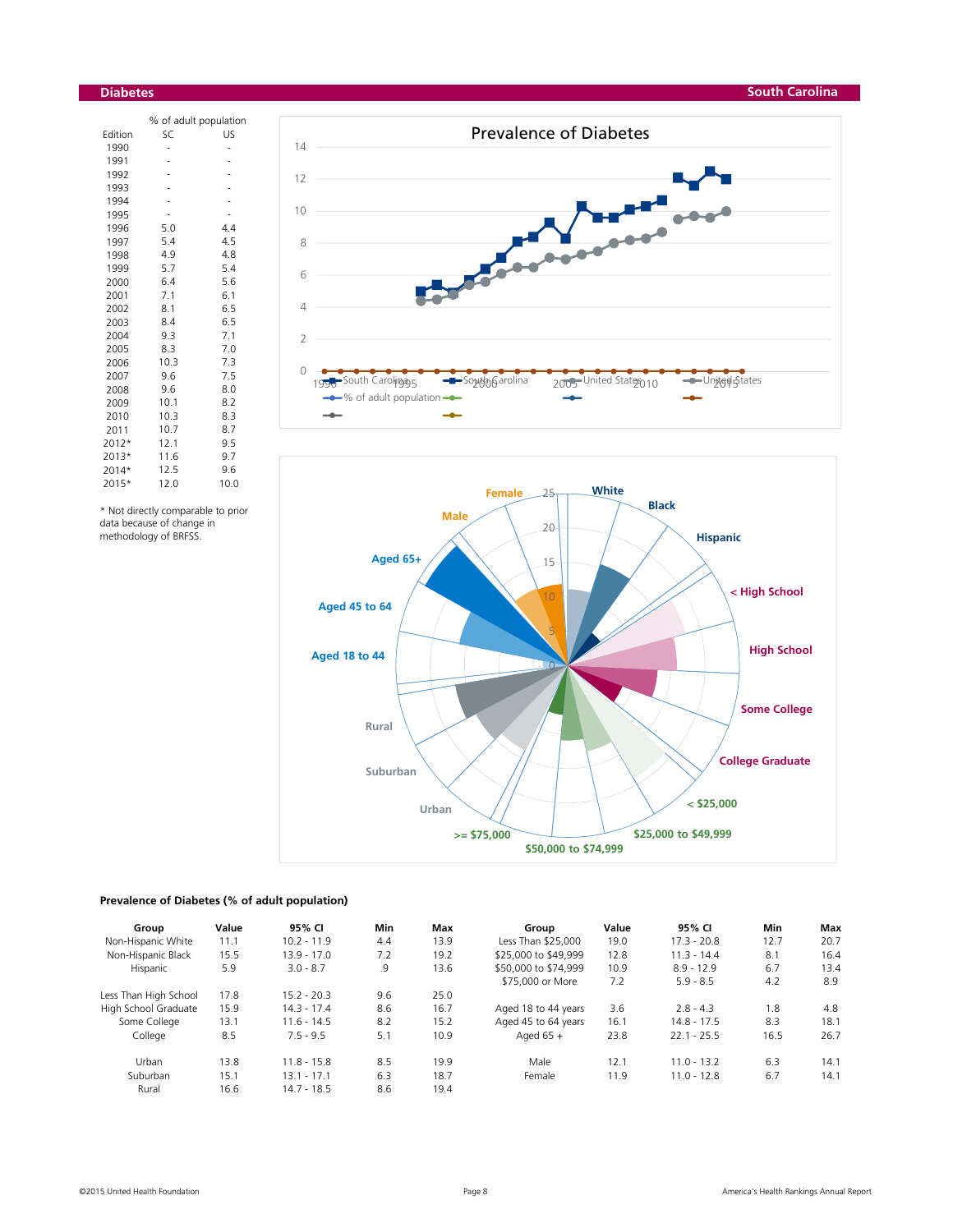# **Infant Mortality Rate**

| Deaths per 1,000 live<br>births |      |      |  |  |  |
|---------------------------------|------|------|--|--|--|
| Edition                         | SC   | US   |  |  |  |
| 1990                            | 13.0 | 10.2 |  |  |  |
| 1991                            | 12.5 | 10.0 |  |  |  |
| 1992                            | 12.5 | 9.9  |  |  |  |
| 1993                            | 12.2 | 9.5  |  |  |  |
| 1994                            | 11.5 | 9.1  |  |  |  |
| 1995                            | 10.9 | 8.7  |  |  |  |
| 1996                            | 10.3 | 8.4  |  |  |  |
| 1997                            | 9.4  | 7.8  |  |  |  |
| 1998                            | 8.7  | 7.4  |  |  |  |
| 1999                            | 8.7  | 7.2  |  |  |  |
| 2000                            | 9.6  | 7.2  |  |  |  |
| 2001                            | 9.9  | 7.1  |  |  |  |
| 2002                            | 9.5  | 7.0  |  |  |  |
| 2003                            | 8.8  | 6.9  |  |  |  |
| 2004                            | 8.8  | 6.8  |  |  |  |
| 2005                            | 8.2  | 6.7  |  |  |  |
| 2006                            | 8.7  | 6.7  |  |  |  |
| 2007                            | 8.9  | 6.8  |  |  |  |
| 2008                            | 8.6  | 6.8  |  |  |  |
| 2009                            | 8.9  | 6.8  |  |  |  |
| 2010                            | 8.5  | 6.7  |  |  |  |
| 2011                            | 8.3  | 6.7  |  |  |  |
| 2012                            | 7.6  | 6.5  |  |  |  |
| 2013                            | 7.2  | 6.3  |  |  |  |
| 2014                            | 7.5  | 6.0  |  |  |  |
| 2015                            | 7.2  | 6.0  |  |  |  |

![](_page_8_Figure_3.jpeg)

# **Infant Mortality (deaths per 1,000 live births)**

| Group               | Value     | Min | Max  |
|---------------------|-----------|-----|------|
| White               | 5.4       | 3.4 | 7.3  |
| <b>Black</b>        | 11.1      | 7.1 | 14.1 |
| Asian               | <b>NA</b> | 3.1 | 8.5  |
| American Indian     | <b>NA</b> | 5.0 | 13.6 |
| Hispanic            | 4.5       | 3.4 | 10.0 |
| Mother Age 15 to 19 | 9.4       | 6.2 | 12.1 |
| Mother Age 20 to 24 | 7.6       | 4.6 | 10.1 |
| Mother Age 25 to 29 | 6.6       | 3.8 | 8.4  |
| Mother Age 30 to 34 | 6.6       | 3.5 | 8.2  |
| Mother Age 35 to 39 | 6.8       | 3.6 | 9.8  |
| Mother Age 40 to 44 | <b>ΝΑ</b> | 4.0 | 14.9 |